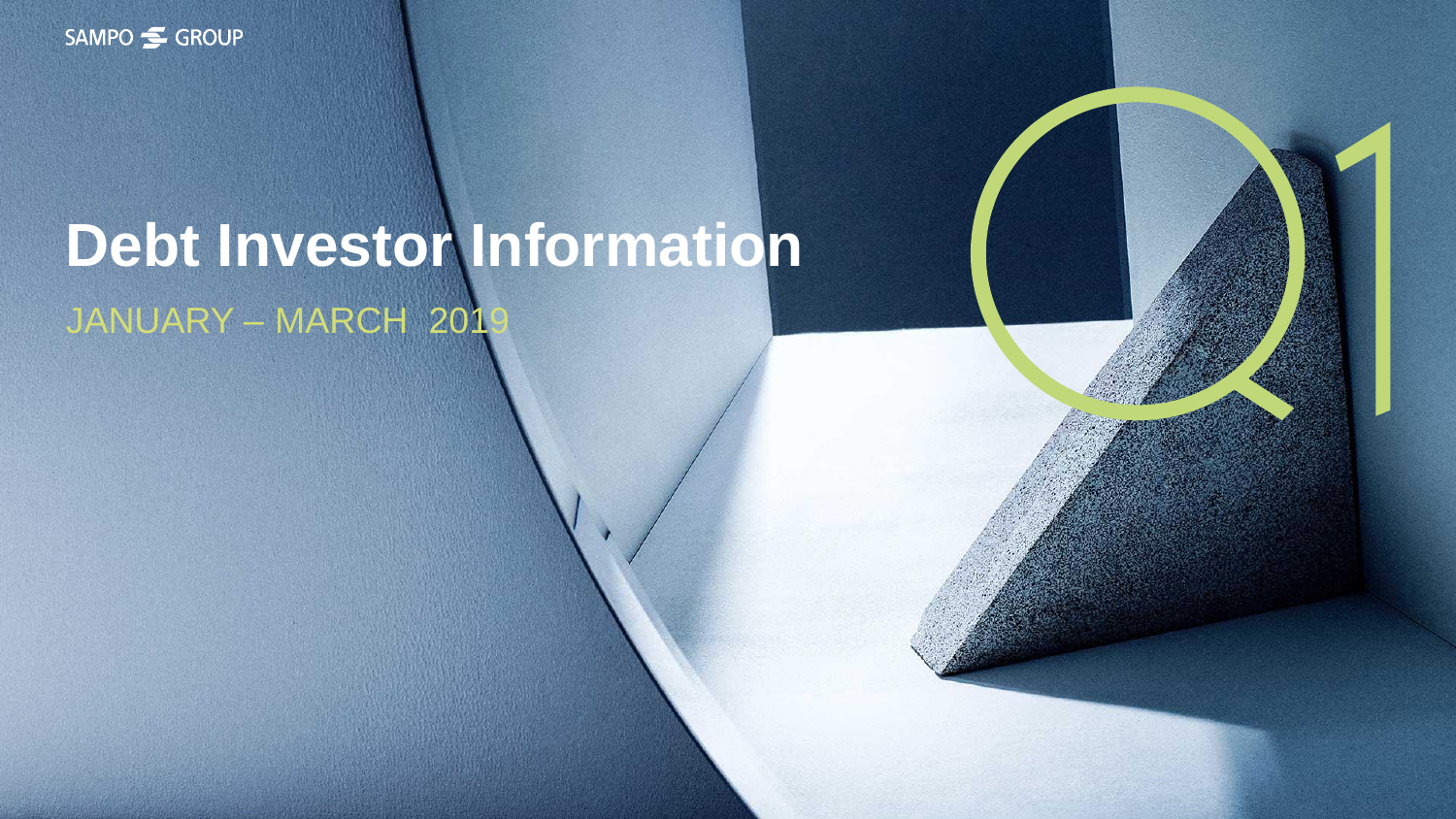## **Key debt figures and ratings**

| <b>Sampo plc</b>                                                                              | 31.3.2019           | <b>Sampo Group</b>                                                                                             | Q1/2019                         |
|-----------------------------------------------------------------------------------------------|---------------------|----------------------------------------------------------------------------------------------------------------|---------------------------------|
| Gross Debt, EURm<br>Gross Debt to Equity, %<br>Financial Leverage, %<br>(= Debt/(Debt+Equity) | 4,023<br>46%<br>32% | <b>Shareholders' Equity, EURm</b><br><b>Hybrid Bonds, EURm</b><br>Senior Debt, EURm<br>• Financial leverage, % | 13,518<br>459<br>4,023<br>28.8% |

|                                                                    |                | Moody's        | <b>Standard and Poor's</b> |                |  |
|--------------------------------------------------------------------|----------------|----------------|----------------------------|----------------|--|
|                                                                    | Rating         | <b>Outlook</b> | Rating                     | <b>Outlook</b> |  |
| Sampo plc<br>- Long-term Issuer Rating                             | A <sub>3</sub> | <b>Stable</b>  | $A-$                       | <b>Stable</b>  |  |
| If P&C Insurance (Sweden)<br>- Insurance Financial Strength Rating | A <sub>1</sub> | <b>Stable</b>  | A+                         | <b>Stable</b>  |  |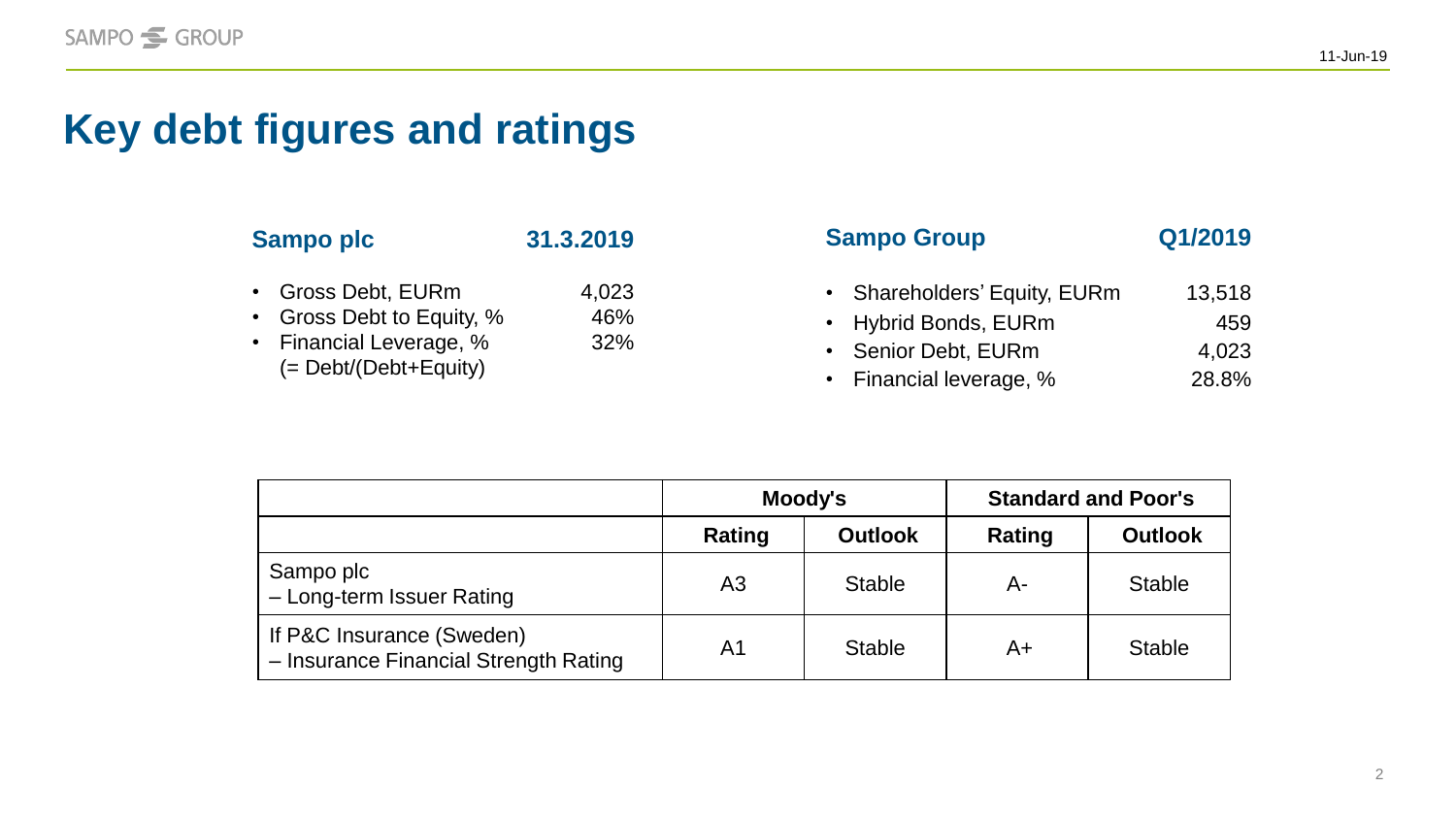#### **Sampo Group ― Conservative Leverage**



• "Loan-To-Values" based on above figures is low • Ebail-10-values based of above ligates is low  $\Rightarrow$  Sampo's position to refinance its debt is adequate • Parent Company's Financial Leverage is 32%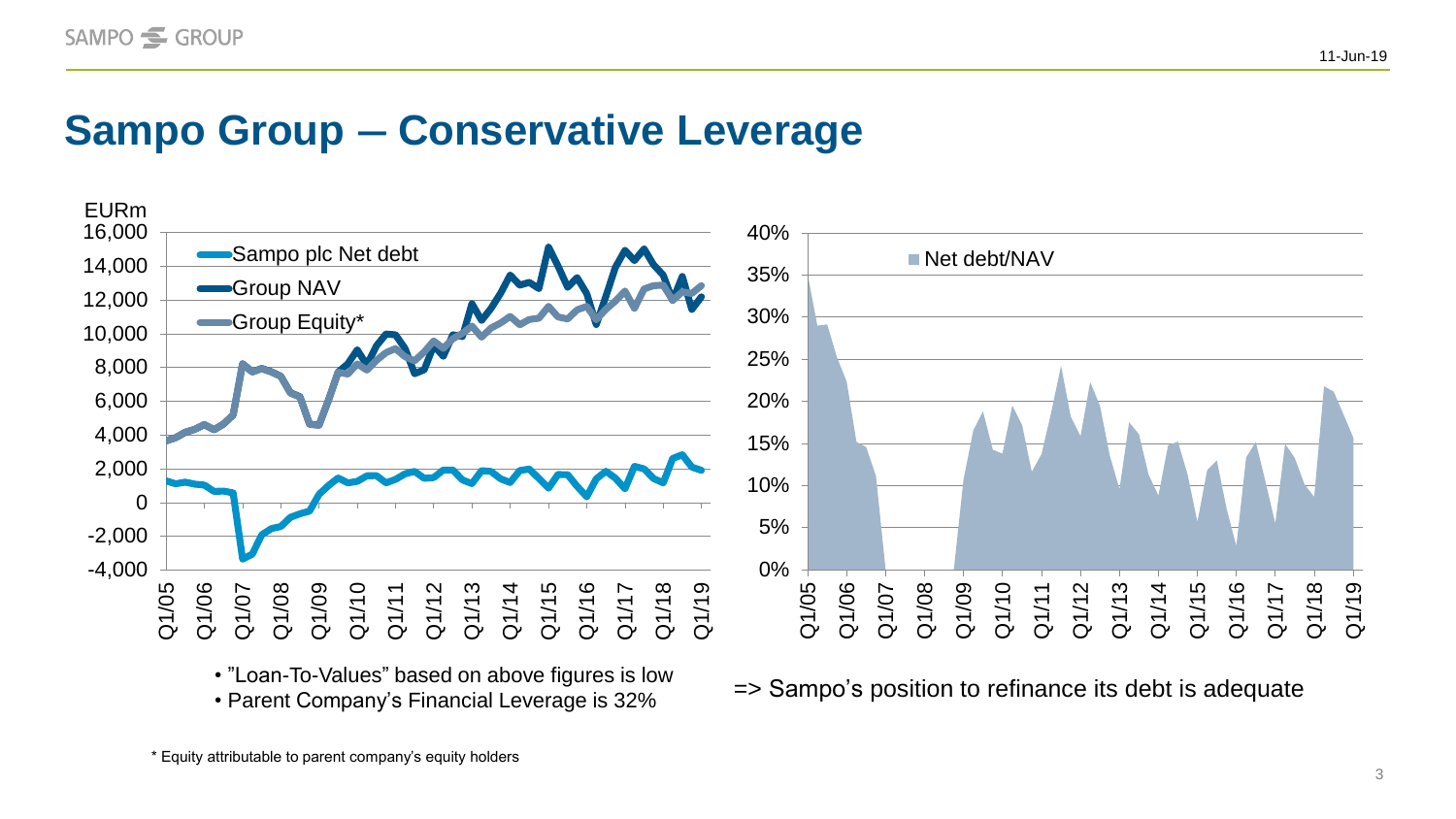### **Sampo plc ‒ Simple cash flows and adequate liquidity**



#### **Flow of Funds Balance** Sheet, EURm

| <b>Assets</b>             | 12,888 | <b>Liabilities</b>        | 12,888 |
|---------------------------|--------|---------------------------|--------|
| Liquidity                 | 1,587  | <b>CPs Issued</b>         | 80     |
| <b>Investment assets</b>  | 788    | <b>LT Senior Debt</b>     | 3,943  |
| - Real Estate             | 2      | - Private Placements      | 124    |
| - Fixed Income            | 24     | - Bonds Issued            | 3,818  |
| - Equity & Private Equity | 762    | - Pension Insurance Ioans | 0      |
| <b>Subordinated Loans</b> | 503    | <b>Subordinated Debt</b>  | 0      |
| <b>Equity Holdings</b>    | 9,200  | Capital                   | 8,687  |
| - Subsidiaries            | 3,401  | - Undistributable         | 98     |
| - Associated              | 5,799  | - Distributable           | 8,589  |
| <b>Other Assets</b>       | 810    | <b>Other Liabilities</b>  | 178    |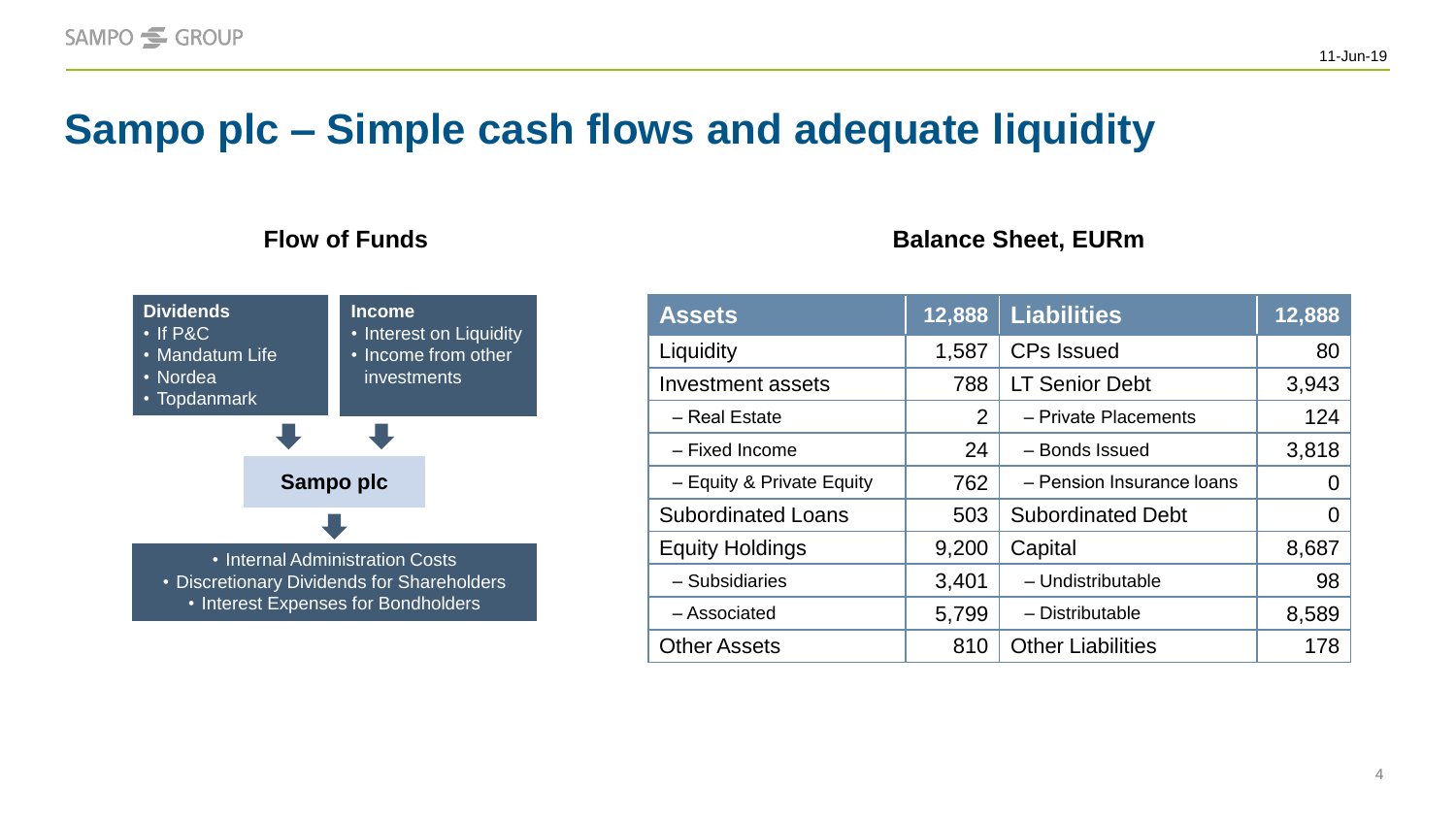#### **Sampo plc ‒ Reported profit facilitates debt servicing**

| <b>EURm</b>             | 2010  | 2011  | 2012  | 2013  | 2014  | 2015  | 2016  | 2017  | 2018  | Q1/<br>2019 |
|-------------------------|-------|-------|-------|-------|-------|-------|-------|-------|-------|-------------|
| Dividend income*        | 747   | 762   | 773   | 879   | 1,069 | 1,226 | 1,567 | 1,453 | 1,671 | 746         |
| <b>Operating profit</b> | -8    | $-10$ | $-17$ | $-20$ | $-18$ | $-14$ | $-17$ | $-14$ | -8    | $-3$        |
| Net financial result    | $-37$ | $-70$ | $-20$ | $-26$ | $-1$  | 17    | 17    | $-43$ | 5     | 30          |
| Profit before taxes     | 702   | 683   | 737   | 832   | 1,050 | 1,229 | 1,567 | 1,396 | 1,669 | 773         |

\*Parent Company is not equal to Holding Segment; Dividend Income includes also dividends from Private Equity investments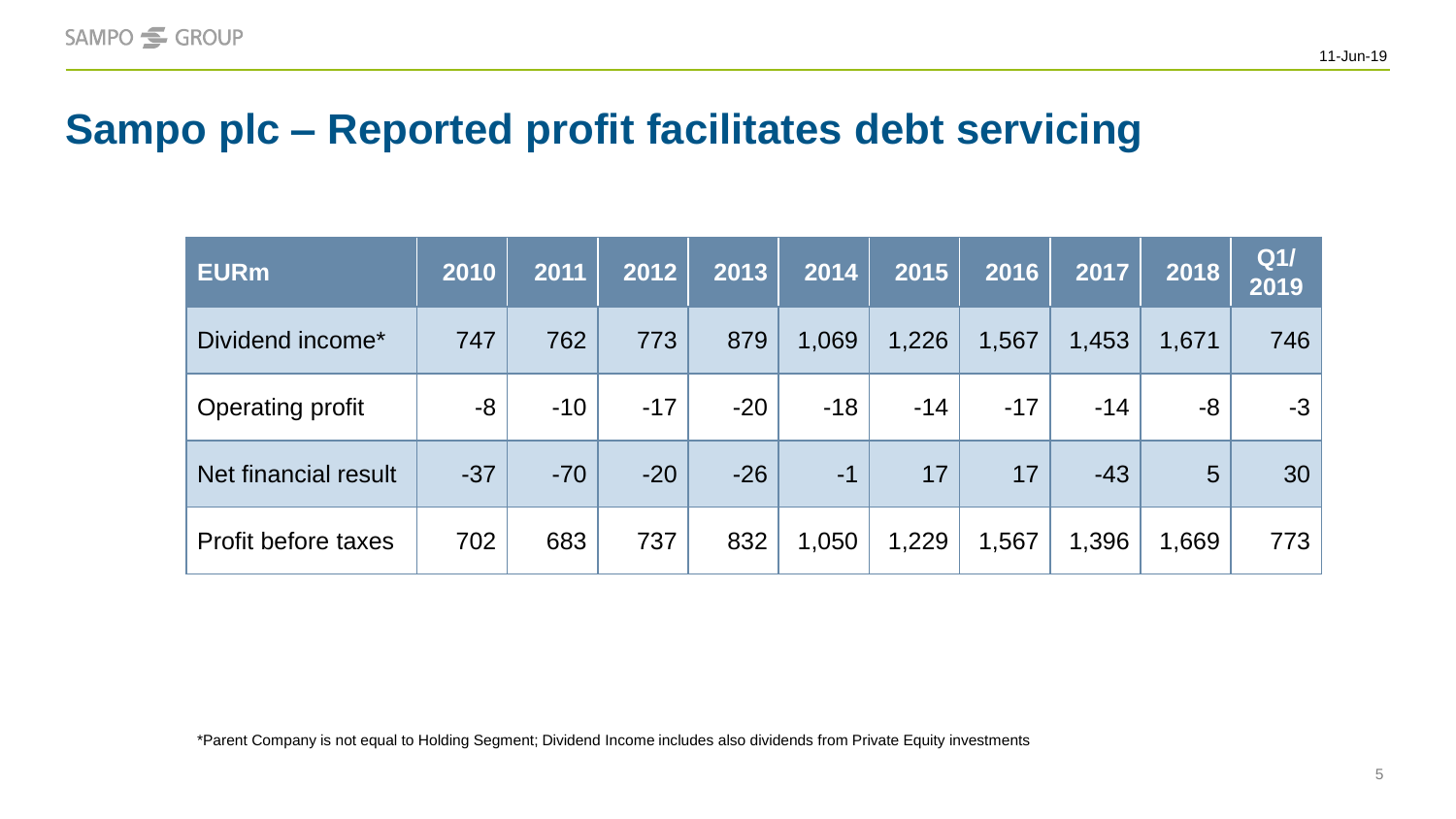### **Sampo plc ‒ Cash and tradable financial investments**

| <b>Instrument</b>            | <b>Market Value,</b><br><b>Nominal, million</b> | <b>Running Yield,%</b> | <b>Call Date</b> |
|------------------------------|-------------------------------------------------|------------------------|------------------|
| Cash                         | <b>EUR 1,587</b>                                |                        |                  |
| <b>Investment Assets</b>     | <b>EUR 788</b>                                  |                        |                  |
| <b>Sub-Ordinated Loans</b>   | <b>EUR 488</b>                                  | 5.4%                   |                  |
| - Mandatum Life T1 Perpetual | <b>EUR 100</b>                                  | 4.3%                   | Annual           |
| $-$ IF T2 30NC10             | <b>EUR 99</b>                                   | 6.1%                   | 2021-12-08       |
| - Nordea AT1 PerpNC5         | <b>USD 171</b>                                  | 7.4%                   | 2019-09-23       |
| - Nordea AT1 PerpNC5         | <b>USD</b><br>98                                | 6.5%                   | 2021-09-13       |
| - Topdanmark T2 PerpNC5      | <b>DKK 135</b>                                  | 2.9%                   | 2020-12-11       |
| - Topdanmark T2 PerpNC5.5    | <b>DKK 270</b>                                  | 2.4%                   | 2021-06-11       |
| <b>Total</b>                 | <b>EUR 2,868</b>                                |                        |                  |

• In case subordinated loans are sold, both liquidity and Own Funds at Group level are generated

• This buffer of liquidity and Own Funds comes with positive interest margin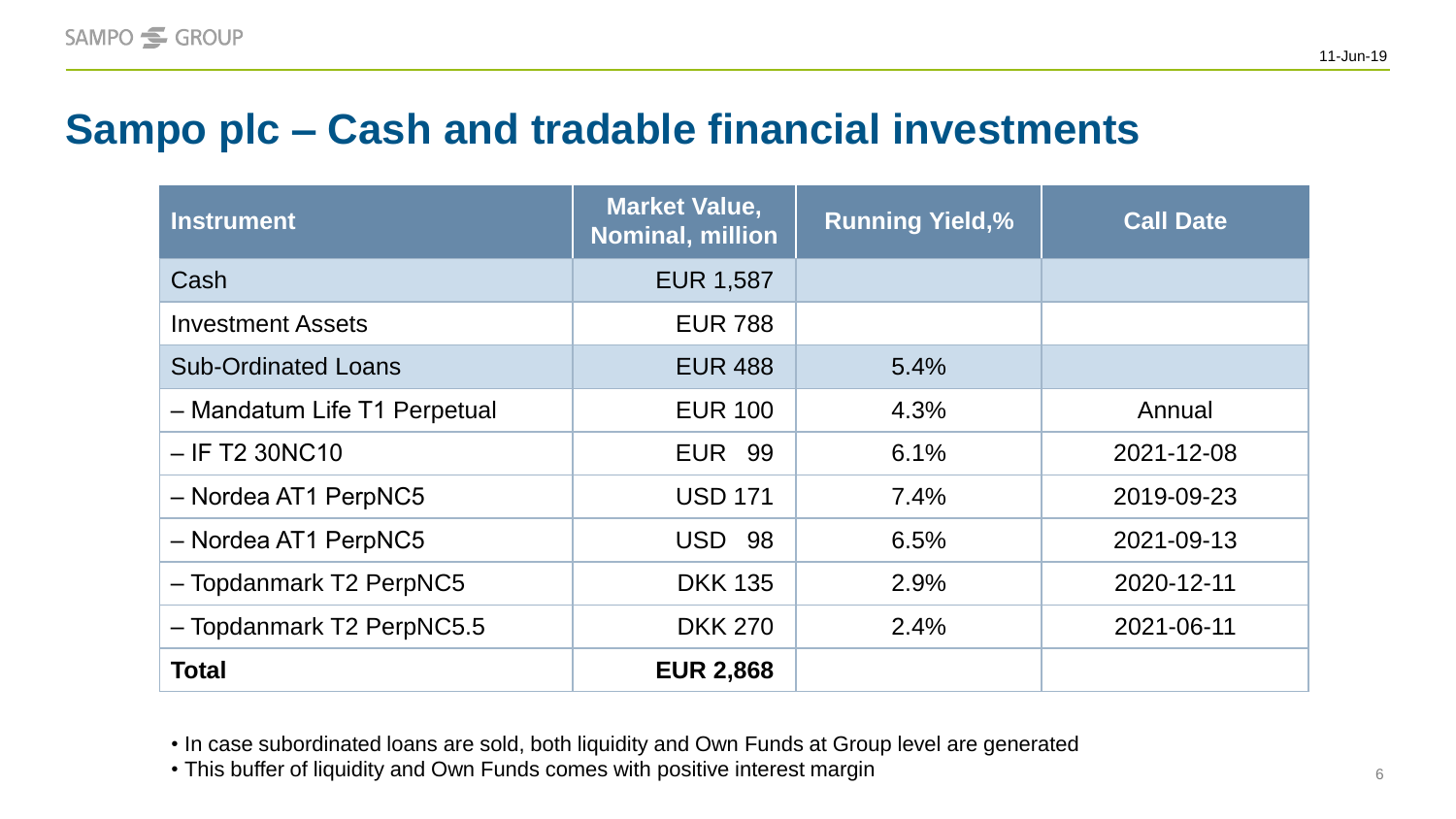### **Sampo plc ‒ Net interest bearing debt**

|                                 | 2019           | 2018  |                |       | 2017           |       |                |       |                |
|---------------------------------|----------------|-------|----------------|-------|----------------|-------|----------------|-------|----------------|
| <b>EURm</b>                     | Q <sub>1</sub> | Q4    | Q <sub>3</sub> | Q2    | Q <sub>1</sub> | Q4    | Q <sub>3</sub> | Q2    | Q <sub>1</sub> |
| + Gross debt                    | 4,023          | 4,067 | 4,142          | 3,535 | 3,591          | 3,177 | 3,178          | 3,279 | 2,932          |
| Bonds & notes                   | 3,942          | 3,943 | 3,951          | 3,341 | 3,359          | 2,884 | 2,885          | 2,884 | 2,399          |
| Domestic CPs                    | 80             | 124   | 191            | 195   | 232            | 293   | 293            | 394   | 534            |
| - Interest bearing assets       | 2,114          | 1,959 | 1,311          | 928   | 2,428          | 1,754 | 1,184          | 1,137 | 2,112          |
| Liquidity buffer + fixed income | 1,611          | 1,470 | 815            | 437   | 1,944          | 1,258 | 684            | 509   | 1,471          |
| Subordinated loans              | 503            | 489   | 496            | 492   | 485            | 496   | 500            | 628   | 640            |
| <b>Net debt</b>                 | 1,908          | 2,108 | 2,831          | 2,607 | 1,163          | 1,423 | 1,994          | 2,142 | 820            |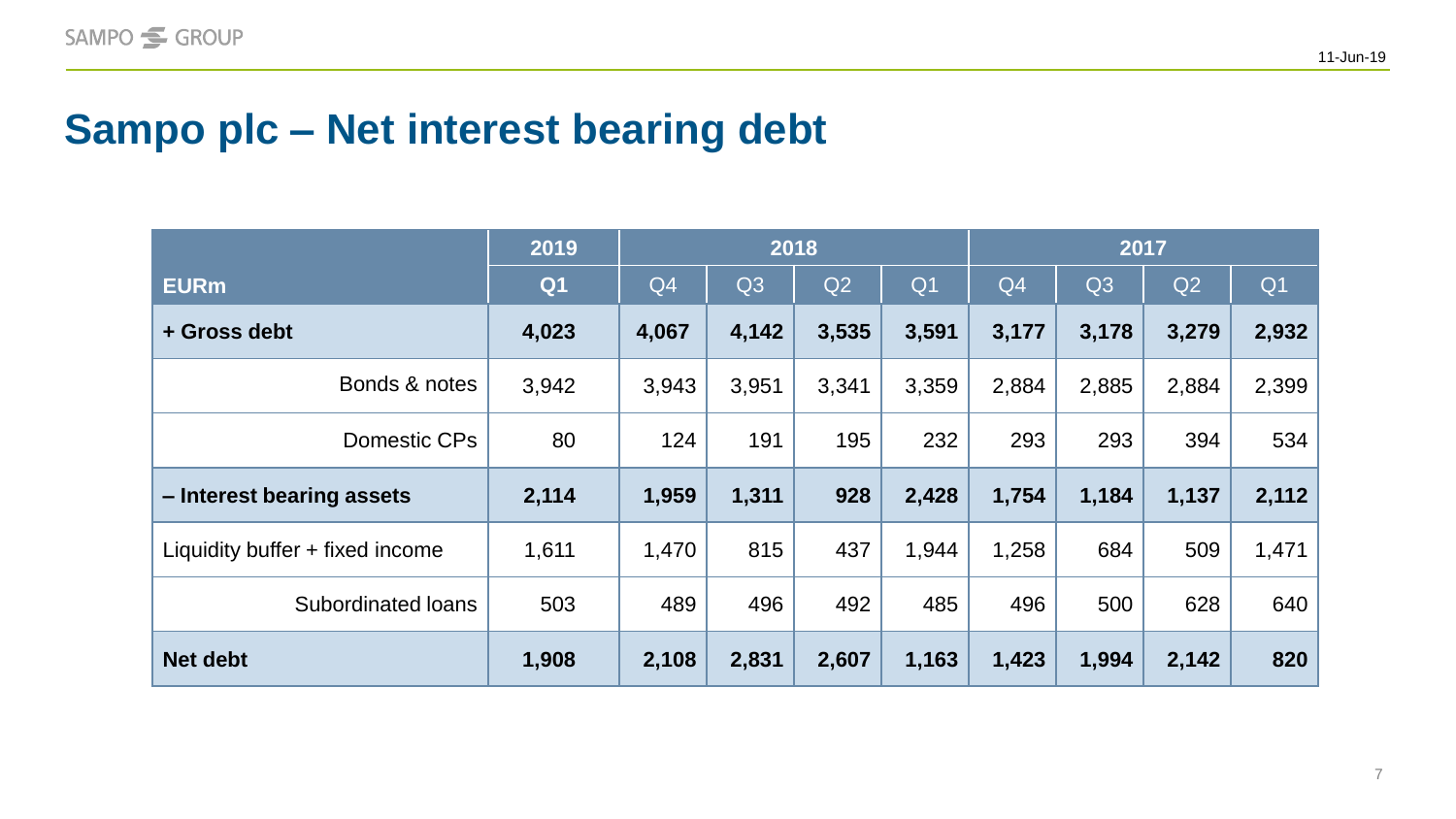### **Sampo Group ‒ Issued Debt Instruments**

| <b>Instrument</b>                        | <b>Nominal</b>  | Coupon               | <b>Swap</b>           | <b>Effective Rate</b> | <b>Maturity</b> |
|------------------------------------------|-----------------|----------------------|-----------------------|-----------------------|-----------------|
| <b>CPs issued</b>                        | 81 EURm         | Euribor + Margin     |                       | 0.25%                 | Average 3M      |
| Senior Bond                              | 500 EURm        | 1.125%               | $---$                 | 1.16%                 | 2019-05-24      |
| Senior Bond                              | 2,000 SEKm      | Stibor3M + 0.77%     | Euribor3M + 0.586125% | 0.27%                 | 2020-05-28      |
| Senior Bond                              | 1,000 SEKm      | 1.250%               | EUR 1.007%            | 1.01%                 | 2020-05-28      |
| Senior Bond                              | <b>500 EURm</b> | 1.500%               | $---$                 | 1.59%                 | 2021-09-16      |
| Senior Bond                              | 700 SEKm        | 0.875%               | Euribor6M + 0.3761%   | 0.12%                 | 2022-05-23      |
| Senior Bond                              | 1,300 SEKm      | Stibor $3M + 0.55\%$ | Euribor6M + 0.3881%   | 0.13%                 | 2022-05-23      |
| Senior Bond                              | <b>750 EURm</b> | 1.000%               | ---                   | 1.01%                 | 2023-09-18      |
| Senior Bond                              | <b>500 EURm</b> | 1.250%               | Euribor6M + 0.735%    | 0.48%                 | 2025-05-20      |
| Senior Bond                              | 500 EURm        | 1.625%               | Euribor6M + 0.562%    | 0.33%                 | 2028-02-21      |
| Senior Bond under separate documentation | 1,000 NOKm      | 3.100%               | Euribor $6M + 0.77\%$ | 0.54%                 | 2028-09-07      |
| Senior Bond                              | <b>500 EURm</b> | 2.250%               | Euribor6M + 1.079%    | 0.85%                 | 2030-09-27      |
| <b>Public debt</b>                       | 3,915 EURm      |                      |                       | 0.82%                 |                 |
| <b>Private placements</b>                | <b>126 EURm</b> |                      |                       | 0.87%                 |                 |